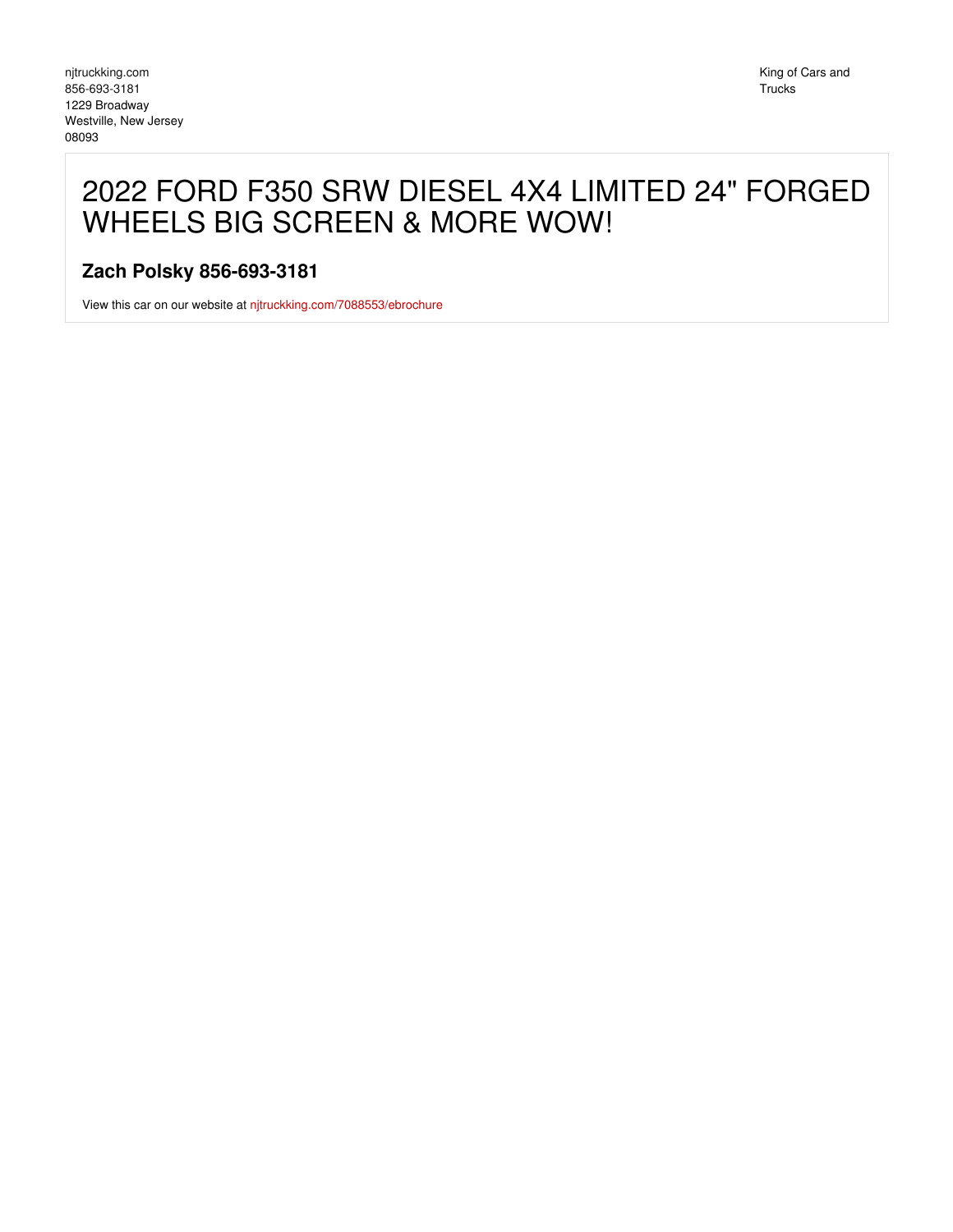



# Our Price **\$124,900**

## **Specifications:**

| Year:             | 2022                                                           |
|-------------------|----------------------------------------------------------------|
| VIN:              | 1FT8W3BT0NED24585                                              |
| Make:             | FORD F350 SRW DIESEL 4X4                                       |
| Model/Trim:       | LIMITED 24" FORGED WHEELS BIG<br><b>SCREEN &amp; MORE WOW!</b> |
| <b>Condition:</b> | Pre-Owned                                                      |
| Bodv:             | Pickup Truck                                                   |
| Exterior:         | Blue                                                           |
| Engine:           | FNGINE: 6.71 4V OHV POWER STROKE<br>V8 TURBO DIESEL B20        |
| Interior:         | Gray Leather                                                   |
| Mileage:          | 5.173                                                          |
| Drivetrain:       | 4 Wheel Drive                                                  |

2022 FORD F350 4X4 CREW SRW ~LIMITED~ #195 6.7L POWERSTROKE TURBO DIESEL AUTOMATIC TRANSMISSION ( ONLY 5,173 ORIGINAL / ACTUAL MILES ) LIKE NEW SHOWROOM CONDITION ~ATLAS BLUE~ BIG SCREEN! LOADED UP WITH OPTIONS 6" FABTECH LIFT 24" AMERICAN FORCE WHEELS 38" TOYO R/T TIRES DIRT LOGIC COIL OVERS DUAL STEERING STABALIZERS AMP POWER STEPS AMP BED STEP ADD BOMBER BUMPER RIGID LIGHTS ROCK LIGHTS CUSTOM LIGHTING CUSTOM EMBLEMS PAINT MATCHED HARD TONNEAU COVER CUSTOM STEREO SYSTEM MAGNAFLOW CAT BACK EXHAUST COLD AIR INTAKE TINT MUCH MORE! SHOW STOPPER! IMPOSSIBLE TO FIND RIGHT NOW! DONT MISS IT!

BUY IT NOW \$124,900 CALL / TEXT DEENA 856-693-3181 WITH ANY QUESTIONS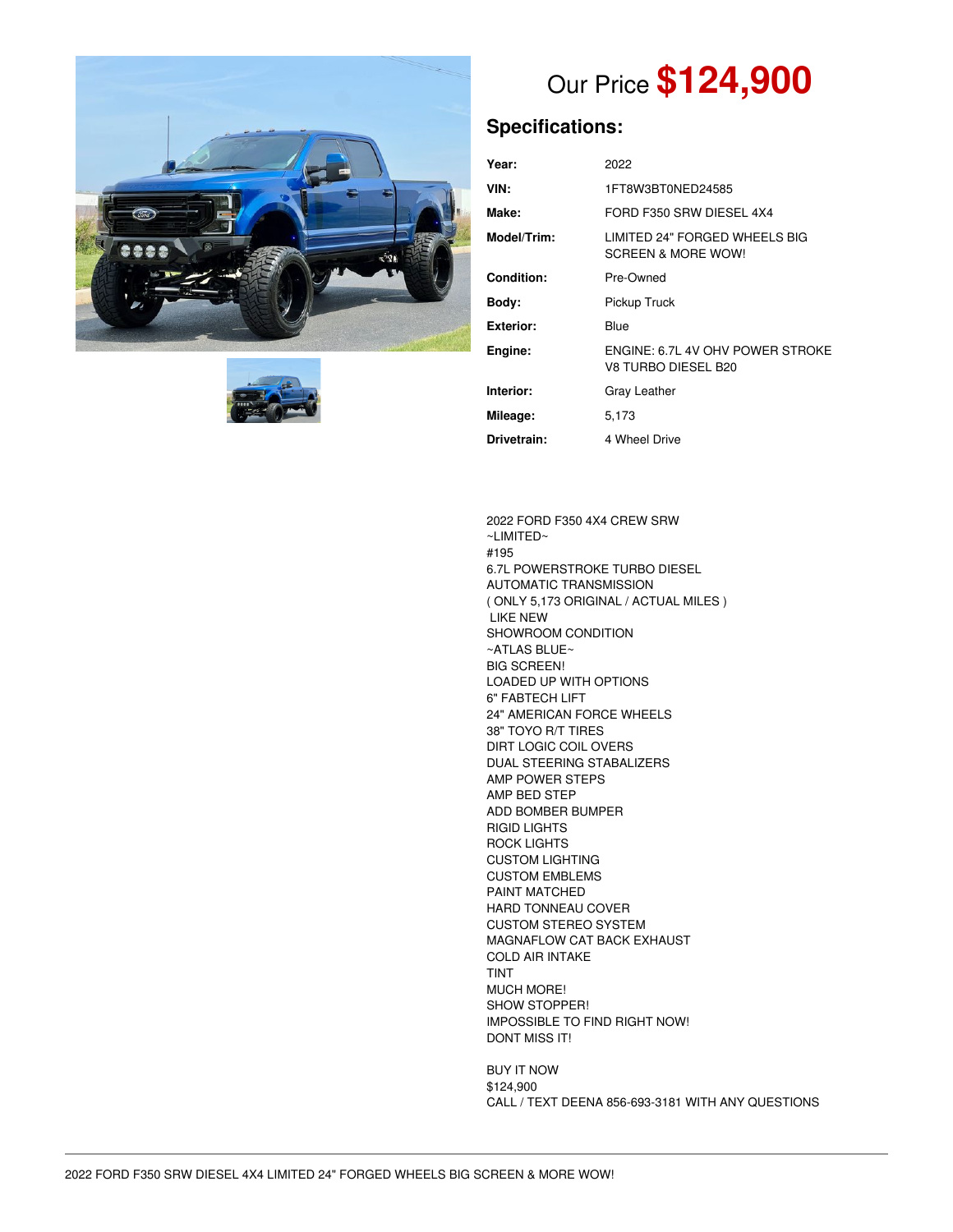King of Cars and Trucks - 856-693-3181 - View this car on our website at[njtruckking.com/7088553/ebrochure](https://njtruckking.com/vehicle/7088553/2022-ford-f350-srw-diesel-4x4-limited-24-forged-wheels-big-screen-more-wow-westville-new-jersey-08093/7088553/ebrochure)



2022 FORD F350 SRW DIESEL 4X4 LIMITED 24" FORGED WHEELS BIG SCREEN & MORE WOW! King of Cars and Trucks - 856-693-3181 - View this car on our website at[njtruckking.com/7088553/ebrochure](https://njtruckking.com/vehicle/7088553/2022-ford-f350-srw-diesel-4x4-limited-24-forged-wheels-big-screen-more-wow-westville-new-jersey-08093/7088553/ebrochure)

## **Installed Options**

#### **Interior**

- 2 Seatback Storage Pockets- 8-Way Driver Seat- Air Filtration
- Cruise Control w/Steering Wheel Controls- Day-Night Auto-Dimming Rearview Mirror
- Delayed Accessory Power- Digital/Analog Appearance
- Distance Pacing w/Traffic Stop-Go
- Driver And Passenger Visor Vanity Mirrors w/Driver And Passenger Illumination
- FOB Controls -inc: Cargo Access and Remote Engine Start- Fade-To-Off Interior Lighting
- Flow-Through Console -inc: 110V/400W outlet in rear
- FordPass Connect 4G Mobile Hotspot Internet Access- Front And Rear Map Lights
- Front Cupholder- Front Facing Fold-Up Cushion Rear Seat
- Full Carpet Floor Covering -inc: Carpet Front And Rear Floor Mats
- Full Miko Simulated Suede Headliner- Full Overhead Console w/Storage
- Garage Door Transmitter
- Gauges -inc: Speedometer, Odometer, Engine Coolant Temp, Tachometer, Inclinometer, Turbo/Supercharger Boost, Transmission Fluid Temp, Engine Hour Meter, Trip Odometer and Trip Computer
- HVAC -inc: Underseat Ducts- Heated Leather Steering Wheel
- Illuminated Locking Glove Box
- Instrument Panel Covered Bin, Dashboard Storage, Driver / Passenger And Rear Door Bins
- Interior Trim -inc: Metal-Look Instrument Panel Insert, Genuine Wood/Chrome Door Panel Insert, Chrome/Metal-Look Interior Accents and Leather Upholstered Dashboard
- Keypad- Leather Door Trim Insert- Manual Adjustable Rear Head Restraints
- Memory Settings -inc: Door Mirrors, Steering Wheel and Pedals- Outside Temp Gauge
- Passenger Seat- Perimeter Alarm- Pickup Cargo Box Lights
- Power 1st Row Windows w/Driver And Passenger 1-Touch Up/Down
- Power Adjustable Pedals- Power Door Locks w/Autolock Feature- Power Rear Windows
- Power Tilt/Telescoping Steering Column- Proximity Key For Doors And Push Button Start
- Rear Cupholder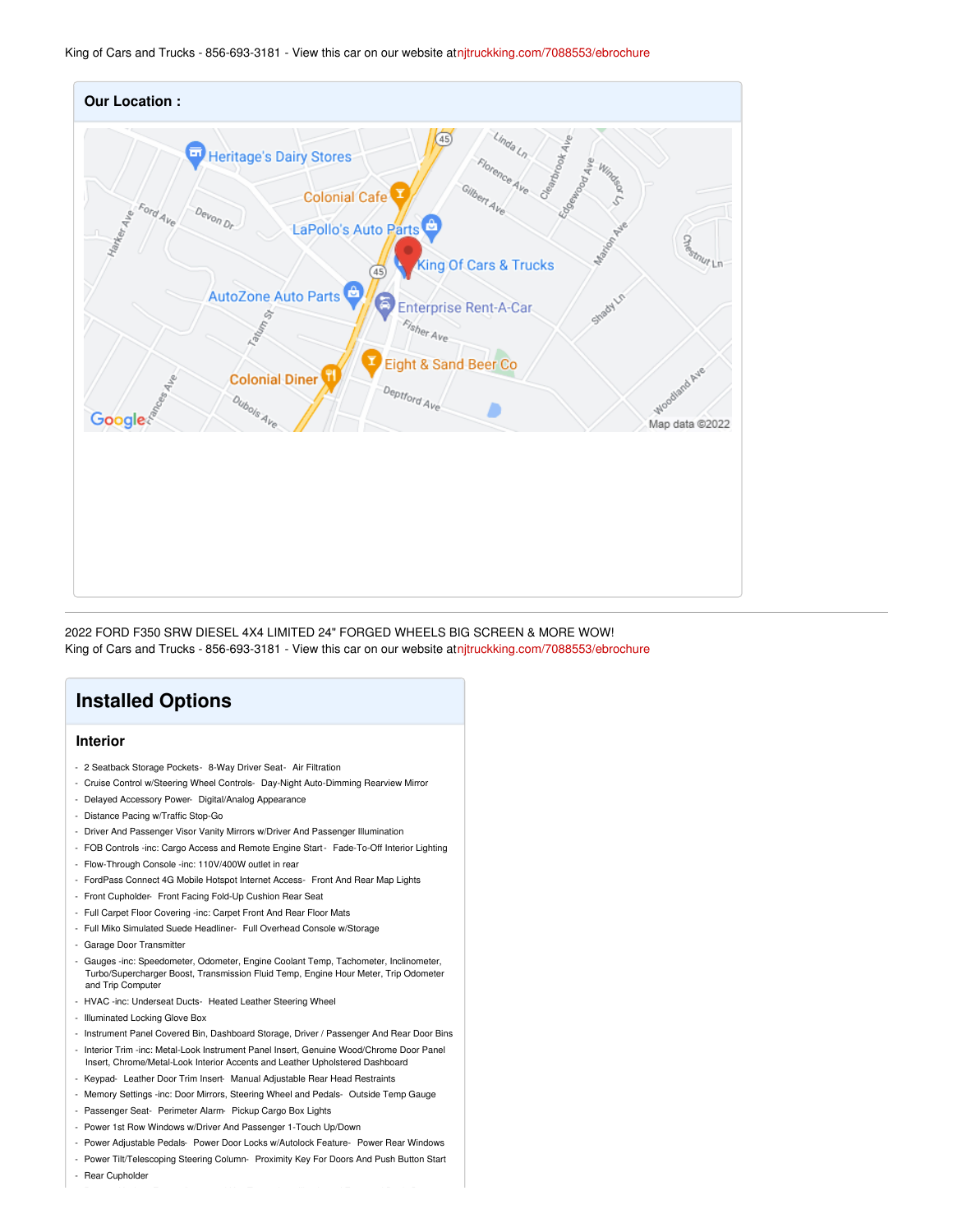- Remote Keyless Entry w/Integrated Key Transmitter, Illuminated Entry and Panic Button
- SYNC 4 Connected Navigation Integrated Navigation System w/Voice Activation
- Seats w/Leatherette Back Material
- Securilock Anti-Theft Ignition (pats) Engine Immobilizer
- Smart Device Remote Engine Start- Systems Monitor- Trip Computer
- Unique Limited 2-Tone Leather 40/Console/40 Seats -inc: premium luxury leather, multicontour, heated/ventilated, 10-way power driver and 8-way power front passenger seats (includes power lumbar), memory, 4-way adjustable driver and passenger headrests
- Urethane Gear Shifter Material
- Voice Activated Dual Zone Front Automatic Air Conditioning w/Steering Wheel Controls

#### **Exterior**

- Power Running Boards- Rain Detecting Variable Intermittent Wipers- Regular Box Style
- Retractable Rear Step- Silver Grille- Spare Tire Stored Underbody w/Crankdown
- Steel Spare Wheel- Tailgate Rear Cargo Access
- Tailgate/Rear Door Lock Included w/Power Door Locks
- Tires: LT275/65Rx20E OWL A/T (4) -inc: Spare may not be the same as road tire
- Wheels: 20" Polished Aluminum- Power Rear Window w/Defroster
- Power Extendable Trailer Style Mirrors- Perimeter/Approach Lights- LED Brakelights
- Headlights-Automatic Highbeams- Front Fog Lamps
- Express Open/Close Sliding And Tilting Glass 1st And 2nd Row Sunroof w/Power **Sunshade**
- Deep Tinted Glass- Clearcoat Paint- Chrome Door Handles
- Cargo Lamp w/High Mount Stop Light- Body-Colored Rear Step Bumper
- Body-Colored Power Heated Side Mirrors w/Convex Spotter, Power Folding and Turn Signal Indicator
- Body-Colored Front Bumper w/Body-Colored Rub Strip/Fascia Accent and 2 Tow Hooks - Black Side Windows Trim and Black Front Windshield Trim
- Autolamp Auto On/Off Aero-Composite Led Low/High Beam Auto High-Beam Daytime
- Running Lights Preference Setting Headlamps w/Delay-Off
- Aluminum Panels

#### **Safety**

- 2 Seatback Storage Pockets- 8-Way Driver Seat- Air Filtration
- Cruise Control w/Steering Wheel Controls- Day-Night Auto-Dimming Rearview Mirror
- Delayed Accessory Power- Digital/Analog Appearance
- Distance Pacing w/Traffic Stop-Go
- Driver And Passenger Visor Vanity Mirrors w/Driver And Passenger Illumination
- FOB Controls -inc: Cargo Access and Remote Engine Start- Fade-To-Off Interior Lighting
- Flow-Through Console -inc: 110V/400W outlet in rear
- FordPass Connect 4G Mobile Hotspot Internet Access- Front And Rear Map Lights
- Front Cupholder- Front Facing Fold-Up Cushion Rear Seat
- Full Carpet Floor Covering -inc: Carpet Front And Rear Floor Mats
- Full Miko Simulated Suede Headliner- Full Overhead Console w/Storage
- Garage Door Transmitter
- Gauges -inc: Speedometer, Odometer, Engine Coolant Temp, Tachometer, Inclinometer, Turbo/Supercharger Boost, Transmission Fluid Temp, Engine Hour Meter, Trip Odometer and Trip Computer
- HVAC -inc: Underseat Ducts- Heated Leather Steering Wheel
- Illuminated Locking Glove Box
- Instrument Panel Covered Bin, Dashboard Storage, Driver / Passenger And Rear Door Bins
- Interior Trim -inc: Metal-Look Instrument Panel Insert, Genuine Wood/Chrome Door Panel
- Insert, Chrome/Metal-Look Interior Accents and Leather Upholstered Dashboard
- Keypad- Leather Door Trim Insert- Manual Adjustable Rear Head Restraints
- Memory Settings -inc: Door Mirrors, Steering Wheel and Pedals- Outside Temp Gauge
- Passenger Seat- Perimeter Alarm- Pickup Cargo Box Lights
- Power 1st Row Windows w/Driver And Passenger 1-Touch Up/Down
- Power Adjustable Pedals- Power Door Locks w/Autolock Feature- Power Rear Windows
- Power Tilt/Telescoping Steering Column- Proximity Key For Doors And Push Button Start
- Rear Cupholder
- Remote Keyless Entry w/Integrated Key Transmitter, Illuminated Entry and Panic Button
- SYNC 4 Connected Navigation Integrated Navigation System w/Voice Activation
- Seats w/Leatherette Back Material
- Securilock Anti-Theft Ignition (pats) Engine Immobilizer
- Smart Device Remote Engine Start- Systems Monitor- Trip Computer
- Unique Limited 2-Tone Leather 40/Console/40 Seats -inc: premium luxury leather, multicontour, heated/ventilated, 10-way power driver and 8-way power front passenger seats (includes power lumbar), memory, 4-way adjustable driver and passenger headrests
- Urethane Gear Shifter Material
- Voice Activated Dual Zone Front Automatic Air Conditioning w/Steering Wheel Controls

**Mechanical**